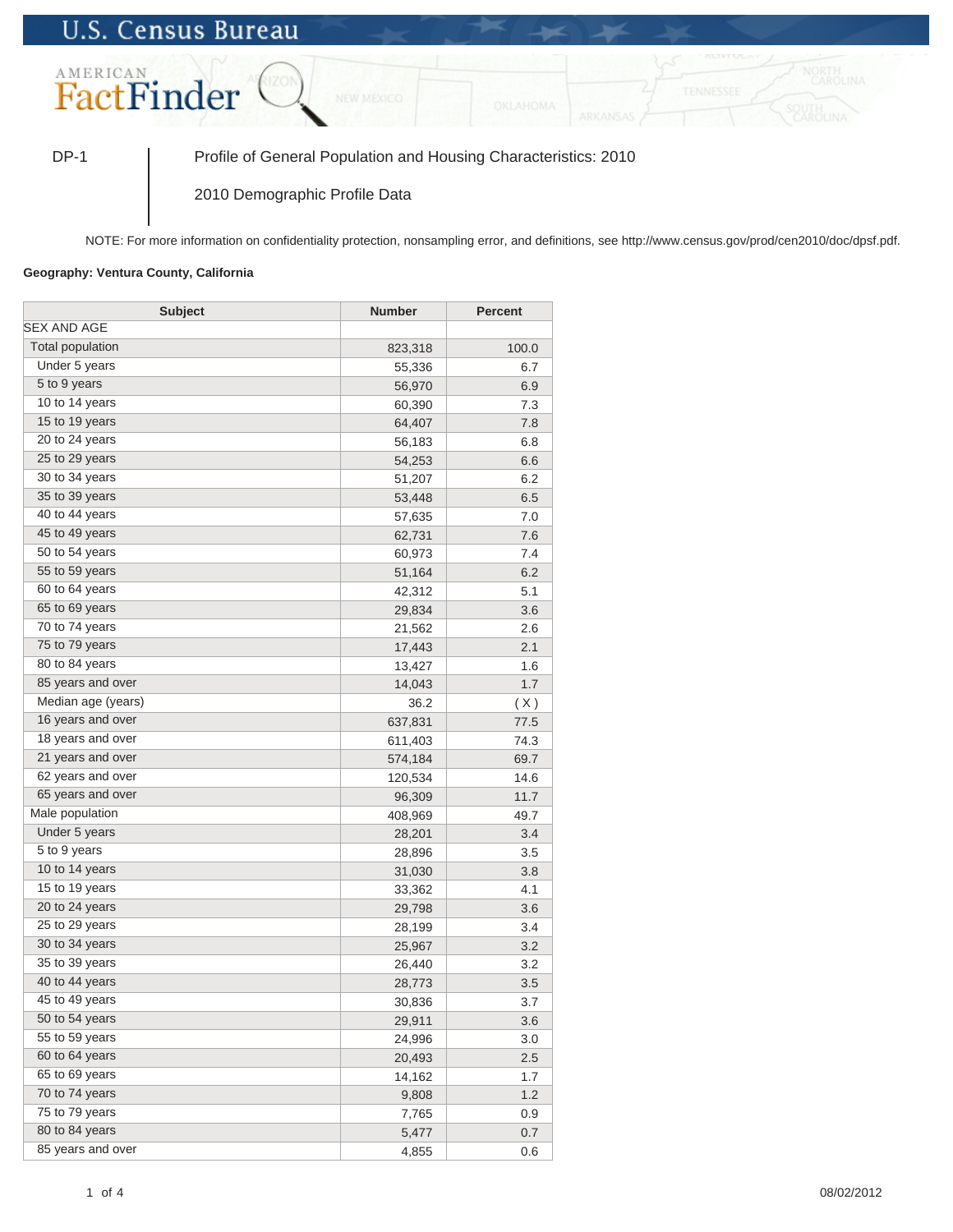| <b>Subject</b>                                                                    | <b>Number</b> | <b>Percent</b> |
|-----------------------------------------------------------------------------------|---------------|----------------|
| Median age (years)                                                                | 34.8          | (X)            |
| 16 years and over                                                                 | 314,256       | 38.2           |
| 18 years and over                                                                 | 300,725       | 36.5           |
| 21 years and over                                                                 | 281,181       | 34.2           |
| 62 years and over                                                                 | 53,873        | 6.5            |
| 65 years and over                                                                 | 42,067        | 5.1            |
| Female population                                                                 | 414,349       | 50.3           |
| Under 5 years                                                                     | 27,135        | 3.3            |
| 5 to 9 years                                                                      | 28,074        | 3.4            |
| 10 to 14 years                                                                    | 29,360        | 3.6            |
| 15 to 19 years                                                                    | 31,045        | 3.8            |
| 20 to 24 years                                                                    | 26,385        | 3.2            |
| 25 to 29 years                                                                    | 26,054        | 3.2            |
| 30 to 34 years                                                                    | 25,240        | 3.1            |
| 35 to 39 years                                                                    | 27,008        | 3.3            |
| 40 to 44 years                                                                    | 28,862        | 3.5            |
| 45 to 49 years                                                                    | 31,895        | 3.9            |
| 50 to 54 years                                                                    | 31,062        | 3.8            |
| 55 to 59 years                                                                    | 26,168        | 3.2            |
| 60 to 64 years                                                                    | 21,819        | 2.7            |
| 65 to 69 years                                                                    | 15,672        | 1.9            |
| 70 to 74 years                                                                    | 11,754        | 1.4            |
| 75 to 79 years                                                                    | 9,678         | 1.2            |
| 80 to 84 years                                                                    | 7,950         | 1.0            |
| 85 years and over                                                                 | 9,188         | 1.1            |
| Median age (years)                                                                | 37.7          | (X)            |
| 16 years and over                                                                 | 323,575       | 39.3           |
| 18 years and over                                                                 | 310,678       | 37.7           |
| 21 years and over                                                                 | 293,003       | 35.6           |
| 62 years and over                                                                 | 66,661        | 8.1            |
| 65 years and over                                                                 | 54,242        | 6.6            |
| <b>RACE</b>                                                                       |               |                |
| <b>Total population</b>                                                           | 823,318       | 100.0          |
| One Race                                                                          | 786,377       | 95.5           |
| White                                                                             | 565,804       | 68.7           |
| <b>Black or African American</b>                                                  | 15,163        | 1.8            |
| American Indian and Alaska Native                                                 | 8,068         | $1.0\,$        |
| Asian                                                                             | 55,446        | 6.7            |
| Asian Indian                                                                      | 9,107         | 1.1            |
| Chinese                                                                           | 9,208         | 1.1            |
| Filipino                                                                          | 19,703        | 2.4            |
| Japanese                                                                          |               |                |
| Korean                                                                            | 4,518         | 0.5            |
| Vietnamese                                                                        | 4,222         | 0.5            |
| Other Asian [1]                                                                   | 4,189         | 0.5            |
| Native Hawaiian and Other Pacific Islander                                        | 4,499         | 0.5            |
| Native Hawaiian                                                                   | 1,643         | 0.2            |
| Guamanian or Chamorro                                                             | 434           | 0.1            |
| Samoan                                                                            | 379           | 0.0            |
| Other Pacific Islander [2]                                                        | 487           | 0.1            |
| Some Other Race                                                                   | 343           | 0.0            |
| Two or More Races                                                                 | 140,253       | 17.0           |
| White; American Indian and Alaska Native [3]                                      | 36,941        | 4.5            |
| White; Asian [3]                                                                  | 5,235         | 0.6            |
| White; Black or African American [3]                                              | 9,674         | 1.2            |
|                                                                                   | 3,048         | 0.4            |
| White; Some Other Race [3]<br>Race alone or in combination with one or more other | 10,998        | 1.3            |
| races: [4]                                                                        |               |                |
| White                                                                             | 597,984       | 72.6           |
| <b>Black or African American</b>                                                  | 20,931        | 2.5            |
| American Indian and Alaska Native                                                 | 15,942        | 1.9            |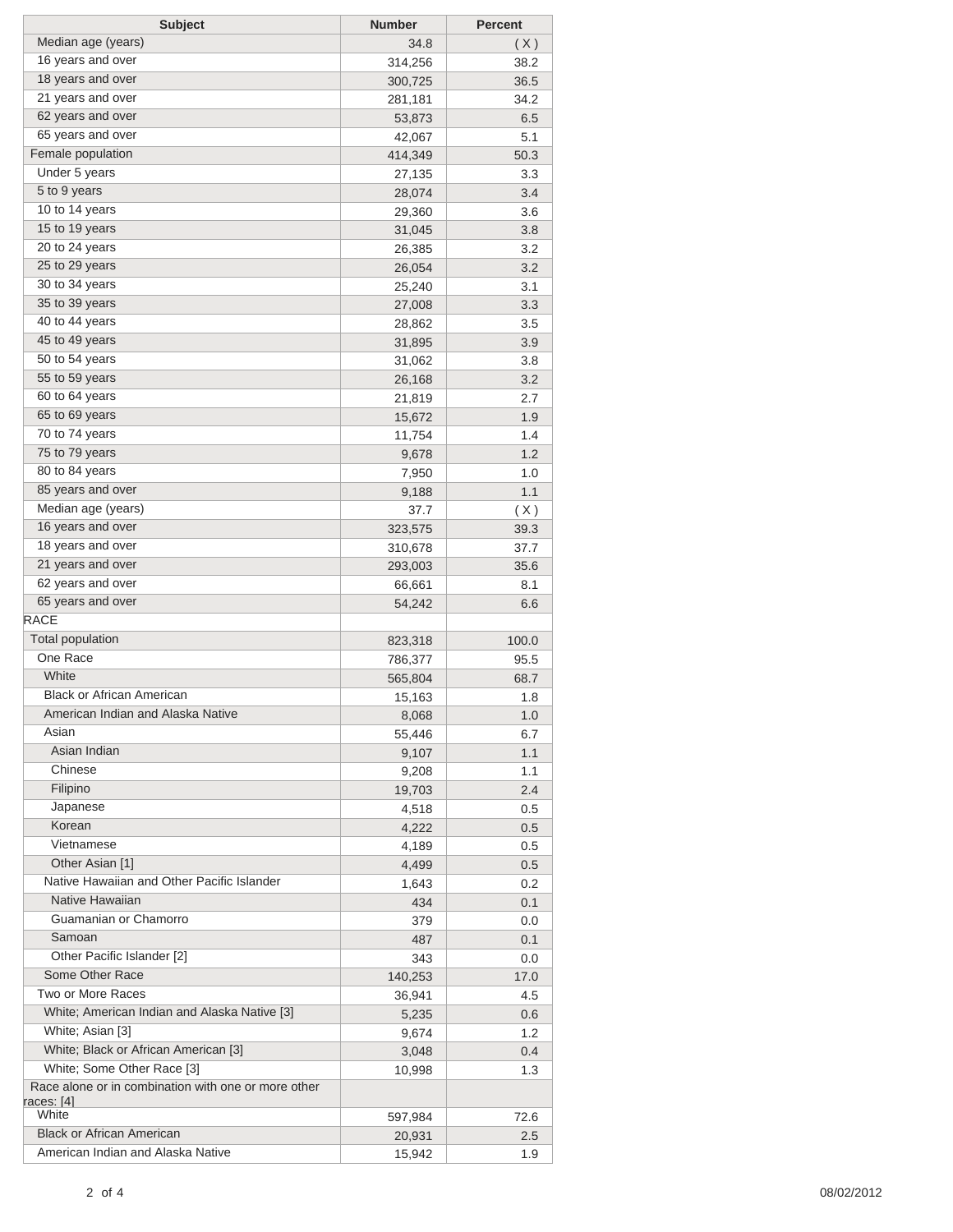| <b>Subject</b>                                   | <b>Number</b> | <b>Percent</b> |
|--------------------------------------------------|---------------|----------------|
| Asian                                            | 69,252        | 8.4            |
| Native Hawaiian and Other Pacific Islander       | 4,070         | 0.5            |
| Some Other Race                                  | 154,989       | 18.8           |
| <b>HISPANIC OR LATINO</b>                        |               |                |
| <b>Total population</b>                          | 823,318       | 100.0          |
| Hispanic or Latino (of any race)                 | 331,567       | 40.3           |
| Mexican                                          | 292,777       | 35.6           |
| <b>Puerto Rican</b>                              | 3,195         | 0.4            |
| Cuban                                            | 1,474         | 0.2            |
| Other Hispanic or Latino [5]                     | 34,121        | 4.1            |
| Not Hispanic or Latino                           | 491,751       | 59.7           |
| <b>HISPANIC OR LATINO AND RACE</b>               |               |                |
| Total population                                 | 823,318       | 100.0          |
| Hispanic or Latino                               | 331,567       | 40.3           |
| White alone                                      | 164,936       | 20.0           |
| Black or African American alone                  | 2,081         | 0.3            |
| American Indian and Alaska Native alone          | 5,679         | 0.7            |
| Asian alone                                      | 1,347         | 0.2            |
| Native Hawaiian and Other Pacific Islander alone | 290           | 0.0            |
| Some Other Race alone                            | 138,882       | 16.9           |
| Two or More Races                                | 18,352        | 2.2            |
| Not Hispanic or Latino                           | 491,751       | 59.7           |
| White alone                                      | 400,868       | 48.7           |
| Black or African American alone                  | 13,082        | 1.6            |
| American Indian and Alaska Native alone          | 2,389         | 0.3            |
| Asian alone                                      | 54,099        | 6.6            |
| Native Hawaiian and Other Pacific Islander alone | 1,353         | 0.2            |
| Some Other Race alone                            | 1,371         | 0.2            |
| Two or More Races                                | 18,589        | 2.3            |
| <b>RELATIONSHIP</b>                              |               |                |
| Total population                                 | 823,318       | 100.0          |
| In households                                    | 812,718       | 98.7           |
| Householder                                      | 266,920       | 32.4           |
| Spouse [6]                                       | 150,512       | 18.3           |
| Child                                            | 259,236       | 31.5           |
| Own child under 18 years                         | 178,111       | 21.6           |
| Other relatives                                  | 77,169        | 9.4            |
| Under 18 years                                   | 27,194        | 3.3            |
| 65 years and over                                | 10,720        | 1.3            |
| Nonrelatives                                     | 58,881        | 7.2            |
| Under 18 years                                   | 6,095         | 0.7            |
| 65 years and over                                | 2,704         | 0.3            |
| Unmarried partner                                | 16,271        | 2.0            |
| In group quarters                                | 10,600        | 1.3            |
| Institutionalized population                     | 3,855         | 0.5            |
| Male                                             | 2,274         | 0.3            |
| Female                                           | 1,581         | 0.2            |
| Noninstitutionalized population                  | 6,745         | 0.8            |
| Male                                             | 3,959         | 0.5            |
| Female                                           | 2,786         | 0.3            |
| <b>HOUSEHOLDS BY TYPE</b>                        |               |                |
| <b>Total households</b>                          | 266,920       | 100.0          |
| Family households (families) [7]                 | 197,178       | 73.9           |
| With own children under 18 years                 | 94,083        | 35.2           |
| Husband-wife family                              | 150,512       | 56.4           |
| With own children under 18 years                 | 71,149        | 26.7           |
| Male householder, no wife present                | 15,134        | 5.7            |
| With own children under 18 years                 | 7,302         | 2.7            |
| Female householder, no husband present           | 31,532        | 11.8           |
| With own children under 18 years                 | 15,632        | 5.9            |